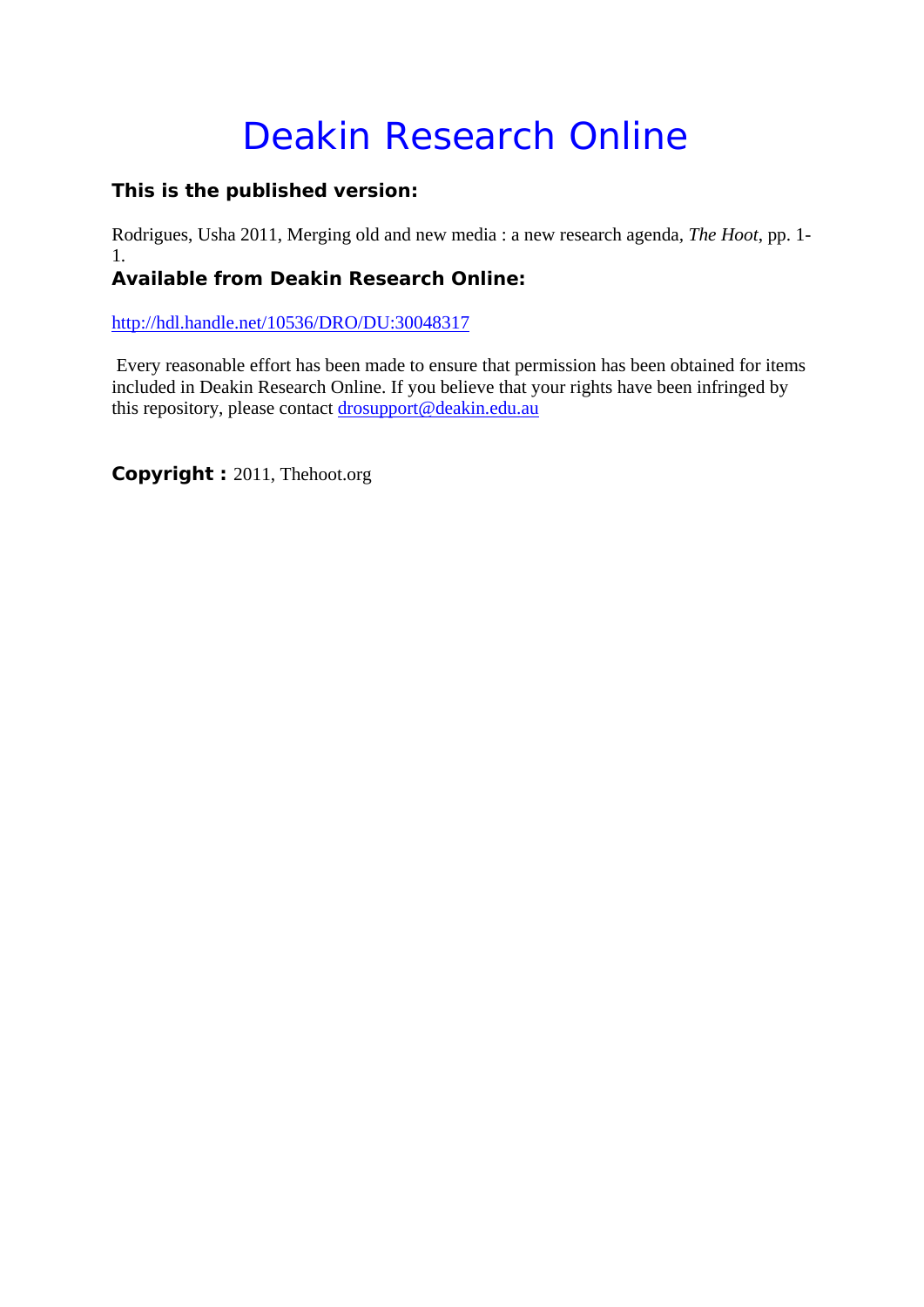### Merging old and new media: a new research agenda

Media researchers have begun to study how media groups worldwide are appointing editors, and staff, to mine the social media networks and promote their programs via YouTube and Facebook. The Hoot introduces a new feature on media research trends. A Research Review by USHA RODRIGUES.

Posted Friday, Jun 03 12:23:20, 2011

#### **Social media networking and news**

It has been noted by several commentators and journalists alike, that advances in new technologies are changing journalism. "The process of reporting and the process of consuming news are both mutating beyond recognition," according to Annabel Crabb, Chief Political Writer for the Australia's ABC Online (Crabb 2011). Many traditional commercial and public media have recognised the importance of social media as a significant source of information, and as a platform to engage with their audiences at home or elsewhere in this world.

The government's crackdown on Syrian protesters continues to be reported on Twitter; the anti-Mubarak protests into Cairo's Tahrir Square, their excitement and their tension was shared via Twitter and YouTube; and self-immolation by a university graduate fruit seller, Mohamed Bouazizi, and broadcast of a YouTube video showing angry crowds protesting outside government buildings thereafter are widely regarded as a catalytic event in the Tunisia uprising. As well during the Iranian protests in 2009, when the government cut off mobile phones and the internet, and banned international and Iranian media from covering the protests, international news coverage heavily relied on user-generated content (emails, phone calls and messages from Twitter and Facebook).

A similar case can be made for the coverage of disasters and events at domestic level, where social media networking seems to have become a part of the social and political landscape. For example, Mumbai Terrorist attacks in 2008 being reported on YouTube, Flickr and Twitter. And, the use of social media networking sites such as Orkut, YouTube and Twitter during the 2009 Lok Sabha elections by government authorities, politicians and voters is noteworthy. It is not only the online publics who turn to these social media networking sites, but also journalists working for *The New York Times*, *The Guardian*, *The Times of India*, the *NDTV*, and other news organisations.

#### **Giving into market forces**

However, it needs to be acknowledged that there are many news organisations who have not yet taken up the option of changing their journalism practices, while there are other proprietors who have used technology to cut costs and reduce quality of journalism. But, intense competition and audience demand have persuaded many news organisations (particularly in the so called Western countries with struggling news readership and viewership) to embrace new technologies, and interact with audiences by listening and reporting their expressions as presented via blogs, Twitter, Facebook and other social media networking platforms. Many media groups have appointed Social Media Editors, and a team of staff, to mine the social media networks and promote their programs via YouTube and Facebook. As Associate Press' Manager of Social Networks and News Engagement, Lauren McCullough says, her team "looks for articles, tips and eyewitness reports to complement the work being done by AP reporters when news breaks" (in Gleason 2010: 6).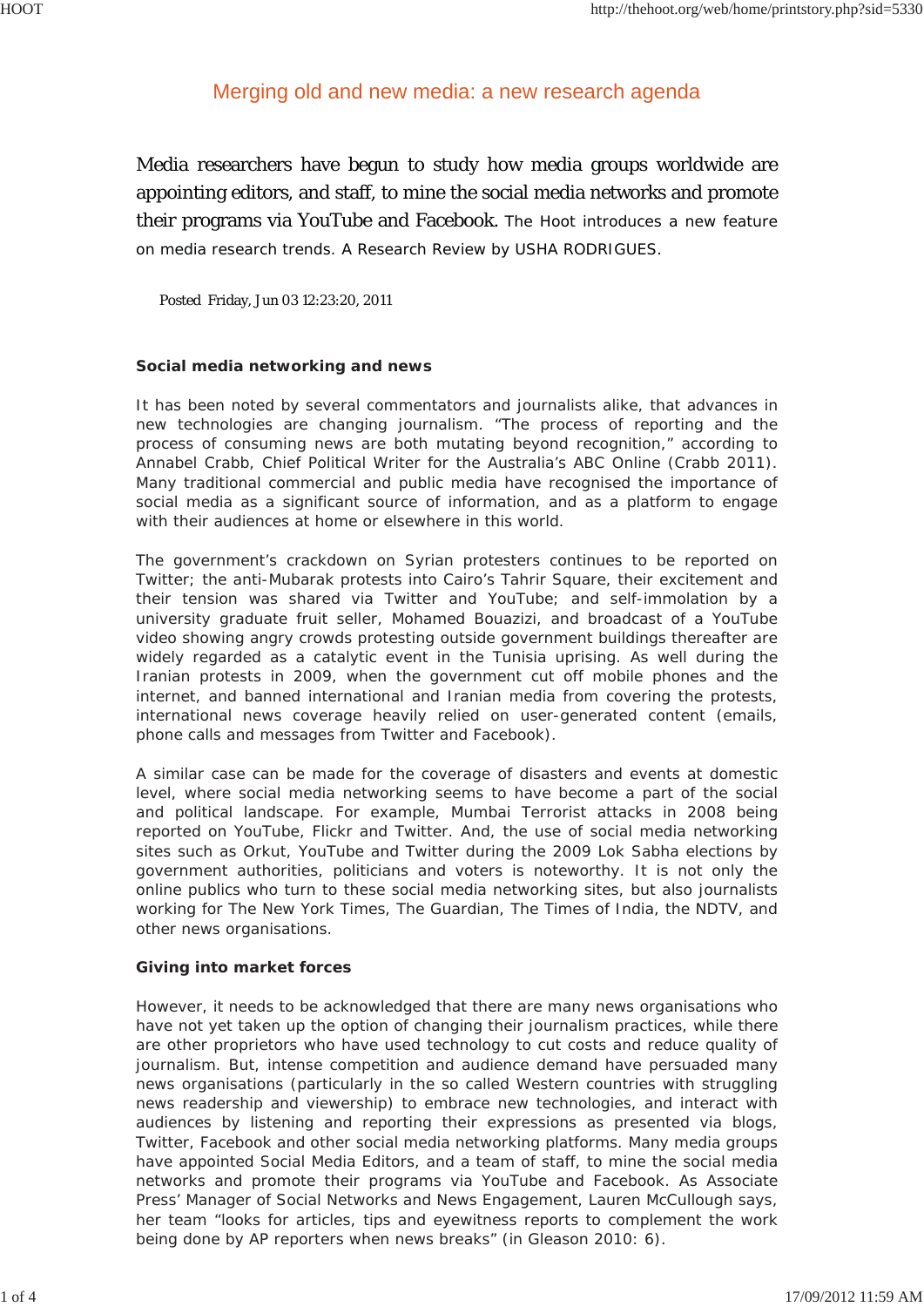This is yet another stage of transition for mainstream news media, transforming from print and broadcast media into a multi-platform industry, particularly following the path set by their audiences who increasingly want to receive their slice of news from whichever media device they can access at any particular time (newspaper, mobile phone, radio, television or their iPad). "People use several media sources in combination to formulate an opinion-not just one source. Networks that recognize this and attempt to work effectively with the new forms of social media will survive" (Qualman 2009: 62).

The Pew Research Center's Project for Excellence in Journalism found that Americans were spending more time with the news than was the case a decade ago as they integrated new technologies into their news consumption habits by getting news from both digital and traditional sources (Pew Research Center 2010). Roberts and Foehr research found that younger audiences used several media concurrently. "They frequently listen while they watch while they click and, sometimes at least, write" (Roberts and Foehr 2008: 30). The authors argue that the emergence of digital media, their portability and convergence are the driving force behind the multitasking phenomenon, raising the need to reconceptualise "media exposure" (2008: 11). A debate has ensued among media analysts and academic scholars about the impact of social media on journalism practice, particularly when covering issues, events and disasters several hundreds if not thousands of kilometres away from home (international news).

#### **A new agenda for research**

During the last two decades of the  $20<sup>th</sup>$  Century, when economic pressures and technological innovation shifted the investment in foreign bureaus, there was a deep concern about the decline of foreign correspondents and foreign news coverage in mainstream news media. An on-going project at Concordia University about the impact of globalisation and the emergence of the internet on news flows found that each of the ten daily newspaper web sites in Canada, the US, France, Israel and the UK in their international news coverage focused primarily on the US, the UK and France. The study's findings (so far) are: News organisations in these countries perceived their audiences as predominantly local or regional; the audiences are primarily interested in local news, news from national capital and sports; and they have negligible interest in foreign affairs, but a great appetite for sports coverage (Gasher 2009; Gasher and Klein 2008).

However, the process of globalisation (here defined as interconnectedness between communities and nations across the world), audience expectation of instant coverage of world news and events, and a technological capacity to provide continuous news coverage have forced news organisations to replace the resources-hungry foreign bureaus with new and innovative local reporters, editors and producers (Hamilton and Jenner 2004). Richard Sambrook, who interviewed a range of news organisations across the world, says:

The growing interconnectedness of the world, through global communications, ease of travel, increasing migration and more, is changing expectations of international reporting. What was once 'foreign' is now better known. For diaspora communities, news from overseas can be news from home. In increasingly multicultural societies, national identity is more complex and a white middle-class male reporter may not be an adequate cultural bridge between the country he is reporting and the audience at home. The importance of diversity is as true in international reporting as any other area of life. (Sambrook 2010: 53)

Sambrook in his recent study based on several case studies in Asia and Africa found that "social media are increasingly helping countries develop a public space for debate, the exchange of information and views, and to tell their own stories where previously this had not been possible" (2010: 101). He says social media are helping foreign correspondents report these countries with greater insight and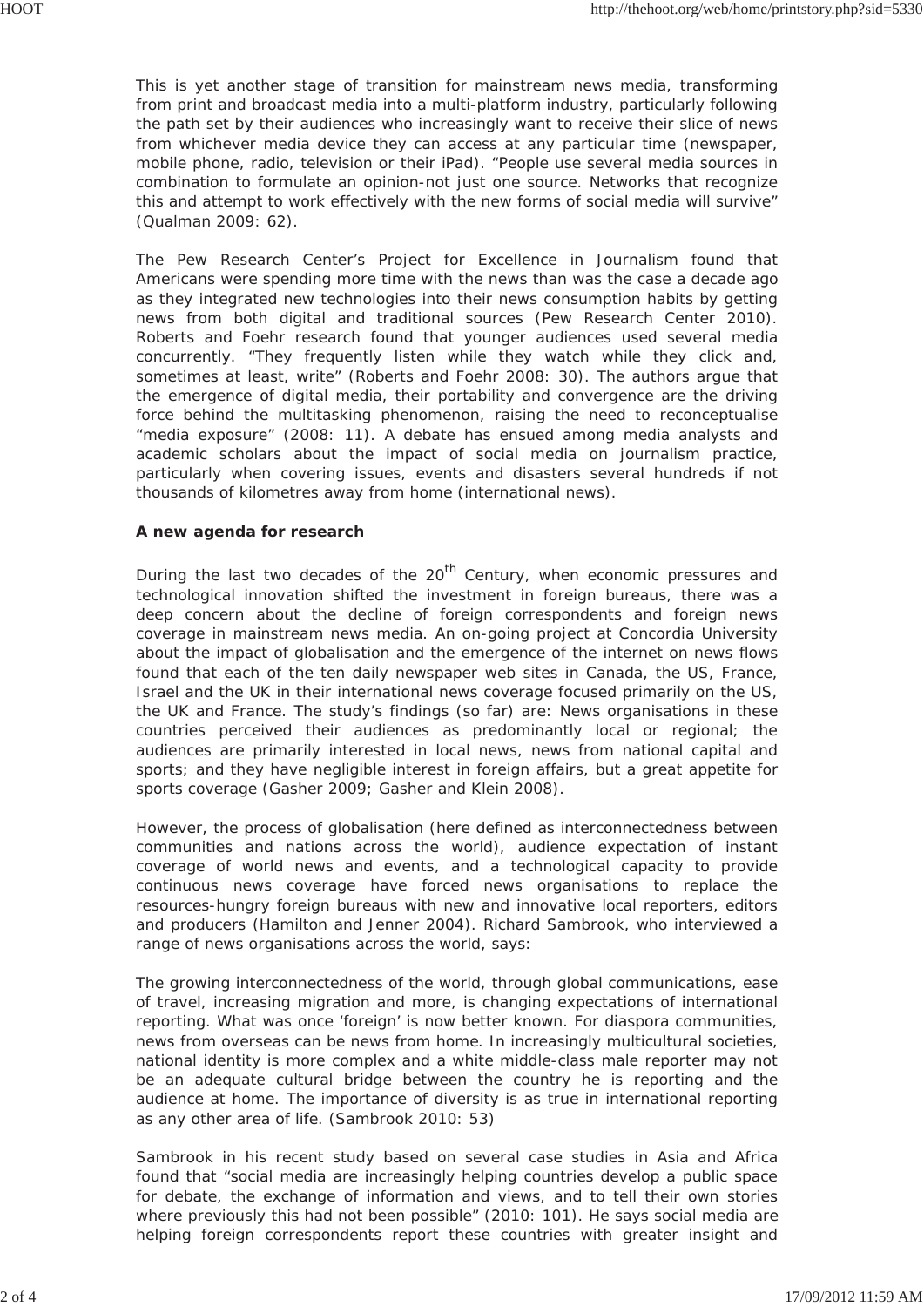accuracy, although the role of firsthand eyewitness reporting still remains important in presenting news from overseas.

Meanwhile, a survey of print and online journalists in 2009, which measured their use of, and attitudes toward, social media for researching and reporting stories, found that a majority of journalists were increasingly using online resources including social networking sites to research their stories. However, only 15% said that social media networking is 'important' to their reporting efforts, while another 40% said that social media were 'somewhat important' for reporting their stories. The surveyed journalists acknowledged that social media and other online resources are their first-check method for obtaining facts and background when they are preparing their stories (Bates 2009).

Similarly, recently when the news of killing of Osama bin Laden filtered through mainstream media, commentators noted the role of Twitter in breaking the news story. An IT consultant, living in Abbottabad, Pakistan, unknowingly tweeted details of the US-led operation as it happened. Following the event, a BBC correspondent says "such is the power of this (Twitter) network that it has become the key resource for older media trying to stay ahead of events. A journalist who does not use Twitter is now like one who abjures the mobile phone" (Cellan-Jones 2011). Cottle (2011) in his soon to be published paper notes how today's 'media ecology', including the social media networks, has become 'infused' within the recent Arab uprising.

Cottle notes how the new social media and mainstream media appear to have often performed in tandem, "with social media variously acting as a watchdog of state controlled national media, alerting international news media to growing opposition and dissent events and providing raw images of these for wider dissemination" (2011: 11). However, it should be noted that governments around the world have the capacity and repressive regimes do censor and block these cyber conversations on social media networks. By the same token, media-savvy activists have often come up with technological antidote for such censorships.

By engaging with social media networks and participatory publics therein, news media is becoming a player in local issues and their communities. The continuing exchange of information and ideas via hyper-linking between news media, and blogging and social media sites, illustrates that the globalised news media is becoming part of a loop where information is circulated between local publics and international media, and as well disseminated to audiences in the rest of the world. In this way, the news media have become 'infused' (to use Cottle's description), more than ever before, in local communication networks. There is a need to fully research and theorise the role of global media and international news practices as part of the current state of social media networking, which are both hyper-local and global in nature, as it operates through ever expanding news communication technologies across the world.

#### **Related current events**

Association of Education in Journalism and Mass Communication (http://www.aejmc.com) is offering three member journalism faculty the opportunity to spend two weeks this summer learning first-hand how newspapers and broadcast stations use social media across multiple platforms. The idea is to then bring that knowledge into the classroom in the courses that person teaches. A second phase of the program provides funds for a professional from the media outlet to visit that professor's campus for five days during the 2011-12. The Scripps Howard Foundation is partly funding this pilot program.

As well, Columbia Graduate School of Journalism http://www.journalism.columbia.edu has been running several workshops on Social Media Networking Skills and seminars to discuss the impact of social media on traditional commercial and public media.